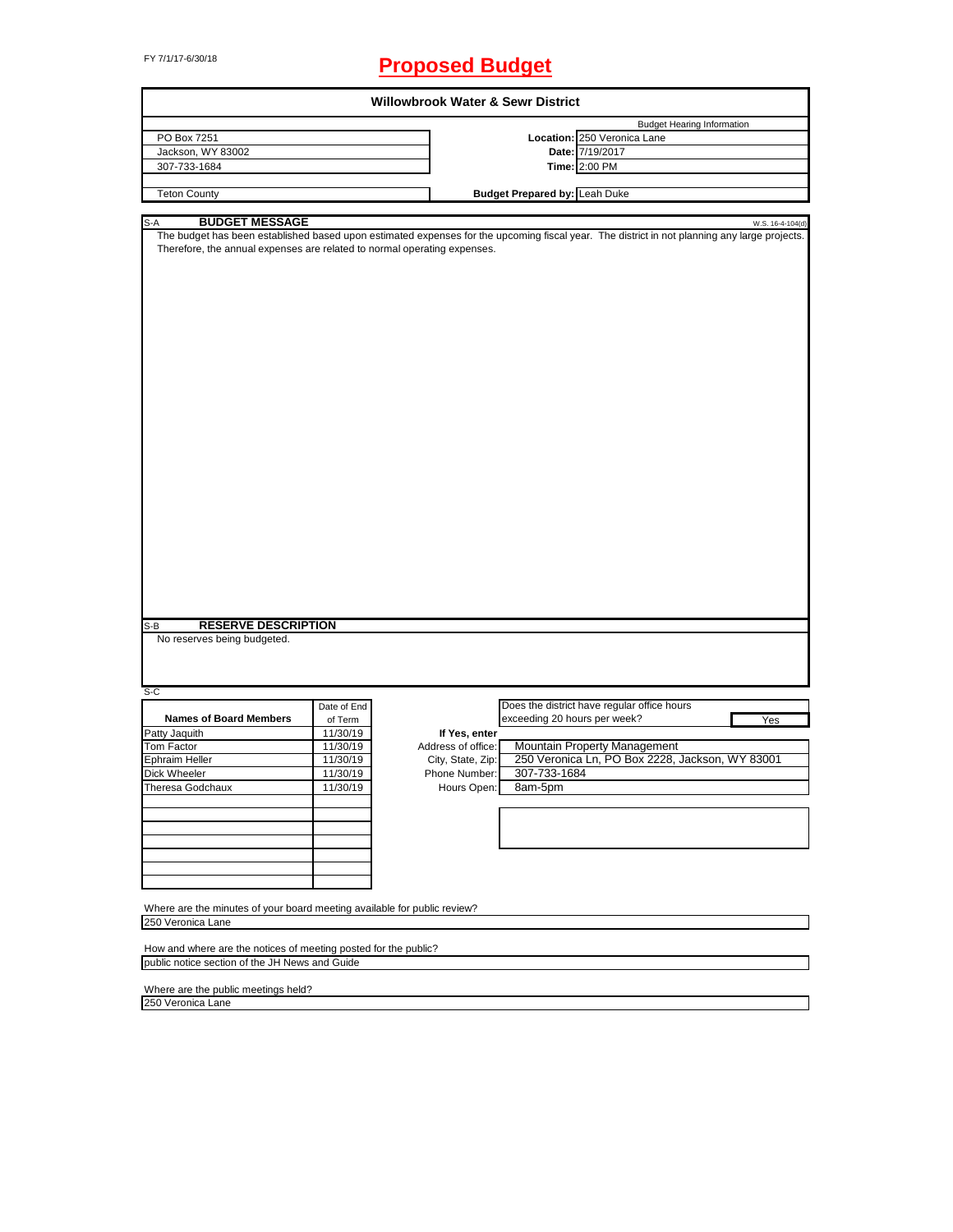## **PROPOSED BUDGET SUMMARY**

| <b>OVERVIEW</b> |                                                             | 2015-2016<br>Actual | 2016-2017<br>Estimated | 2017-2018<br>Proposed | Pending<br>Approval |
|-----------------|-------------------------------------------------------------|---------------------|------------------------|-----------------------|---------------------|
| $S-1$           | <b>Total Budgeted Expenditures</b>                          | \$36.714            | \$37,367               | \$39,891              |                     |
| $S-2$           | <b>Total Principal to Pay on Debt</b>                       | \$0                 | \$0                    |                       |                     |
| $S-3$           | <b>Total Change to Restricted Funds</b>                     | \$0                 | \$0                    |                       |                     |
|                 |                                                             |                     |                        |                       |                     |
| $S-4$           | <b>Total General Fund and Forecasted Revenues Available</b> | \$46.259            | \$46.868               | \$54.504              |                     |
|                 |                                                             |                     |                        |                       |                     |
| $S-5$           | Amount requested from County Commissioners                  | \$0                 | \$0                    |                       |                     |
| $S-6$           | <b>Additional Funding Needed:</b>                           |                     |                        |                       |                     |

| <b>REVENUE SUMMARY</b> |                                              | 2015-2016<br>Actual | 2016-2017      | 2017-2018                         | Pending                                                                                                                                                                                                                              |
|------------------------|----------------------------------------------|---------------------|----------------|-----------------------------------|--------------------------------------------------------------------------------------------------------------------------------------------------------------------------------------------------------------------------------------|
|                        |                                              |                     | Estimated      | Proposed                          | Approval                                                                                                                                                                                                                             |
|                        |                                              |                     |                |                                   |                                                                                                                                                                                                                                      |
| $S-7$                  | <b>Operating Revenues</b>                    | \$36,288            | \$37,187       | \$45,000                          | <u>Mariji i</u>                                                                                                                                                                                                                      |
| $S-8$                  | Tax levy (From the County Treasurer)         | \$0                 | \$0            | \$0                               | enne<br>Militä                                                                                                                                                                                                                       |
| $S-9$                  | <b>Government Support</b>                    | \$0                 | \$0            | \$0                               | en en de la familie de la familie de la familie de la familie de la familie de la familie de la familie de la<br>Constitution de la familie de la familie de la familie de la familie de la familie de la familie de la familie      |
| $S-10$                 | <b>Grants</b>                                | \$0                 | \$0            | \$0                               | enne<br>Callin                                                                                                                                                                                                                       |
| $S-11$                 | Other County Support (Not from Co. Treas.)   | \$0                 | \$0            | \$0                               | en de filosofon de filosofon de filosofon de filosofon de filosofon de filosofon de filosofon de filosofon de<br>En la filosofon de filosofon de filosofon de filosofon de filosofon de filosofon de filosofon de filosofon de       |
| $S-12$                 | <b>Miscellaneous</b>                         | \$3                 | \$3            | \$4                               | en de la familie de la familie de la familie de la familie de la familie de la familie de la familie de la fam<br>Estat de la familie de la familie de la familie de la familie de la familie de la familie de la familie de la      |
| $S-13$                 | <b>Other Forecasted Revenue</b>              | \$0                 | \$0            | \$0                               | en<br>Maria                                                                                                                                                                                                                          |
|                        |                                              |                     |                |                                   |                                                                                                                                                                                                                                      |
| $S-14$                 | <b>Total Revenue</b>                         | \$36,291            | \$37,190       | \$45,004                          | <u> The Control of the Control of the Control of the Control of the Control of the Control of the Control of the </u>                                                                                                                |
| FY 7/1/17-6/30/18      |                                              |                     |                | Willowbrook Water & Sewr District |                                                                                                                                                                                                                                      |
|                        | <b>EXPENDITURE SUMMARY</b>                   | 2015-2016           | 2016-2017      | 2017-2018                         | Pending                                                                                                                                                                                                                              |
|                        |                                              | Actual              | Estimated      | Proposed                          | Approval                                                                                                                                                                                                                             |
|                        |                                              |                     |                |                                   |                                                                                                                                                                                                                                      |
| $S-15$                 | <b>Capital Outlay</b>                        | \$0                 | \$0            | \$0                               | elli S                                                                                                                                                                                                                               |
| $S-16$                 | <b>Interest and Fees On Debt</b>             | \$0                 | \$0            | \$0                               | en de la filosofia<br>Altres de la filòlogía                                                                                                                                                                                         |
| $S-17$                 | <b>Administration</b>                        | \$1,288             | \$1,302        | \$1,290                           | <u>Mille British</u>                                                                                                                                                                                                                 |
| $S-18$                 | <b>Operations</b>                            | \$32,833            | \$33,471       | \$36,001                          | <u>stalian p</u>                                                                                                                                                                                                                     |
| $S-19$                 | <b>Indirect Costs</b>                        | \$2.594             | \$2,594        | \$2,600                           | <u>Milliann ann an 197</u>                                                                                                                                                                                                           |
|                        |                                              |                     |                |                                   |                                                                                                                                                                                                                                      |
| $S-20$                 | <b>Total Expenditures</b>                    | \$36,714            | \$37,367       | \$39,891                          | <u>i ka</u>                                                                                                                                                                                                                          |
|                        |                                              |                     |                |                                   |                                                                                                                                                                                                                                      |
|                        | <b>DEBT SUMMARY</b>                          | 2015-2016           | 2016-2017      | 2017-2018                         | Pending                                                                                                                                                                                                                              |
|                        |                                              | Actual              | Estimated      | Proposed                          | Approval                                                                                                                                                                                                                             |
|                        |                                              |                     |                |                                   |                                                                                                                                                                                                                                      |
| $S-21$                 | <b>Principal Paid on Debt</b>                | \$0                 | \$0            | \$0                               | e de la concellativa de la concellativa de la concellativa de la concellativa de la concellativa de la concell<br>De la concellativa de la concellativa de la concellativa de la concellativa de la concellativa de la concellat     |
|                        |                                              |                     |                |                                   |                                                                                                                                                                                                                                      |
|                        | <b>CASH AND INVESTMENTS</b>                  | 2015-2016           | 2016-2017      | 2017-2018                         | Pending                                                                                                                                                                                                                              |
|                        |                                              | Actual              | Estimated      | Proposed                          | Approval                                                                                                                                                                                                                             |
|                        |                                              |                     |                |                                   |                                                                                                                                                                                                                                      |
| $S-22$                 | <b>TOTAL GENERAL FUNDS</b>                   | \$9,968             | \$9,678        | \$9,500                           | <u>till andre s</u>                                                                                                                                                                                                                  |
|                        |                                              |                     |                |                                   |                                                                                                                                                                                                                                      |
|                        | <b>Summary of Reserve Funds</b>              |                     |                |                                   |                                                                                                                                                                                                                                      |
| $S-23$                 | <b>Beginning Balance in Reserve Accounts</b> |                     |                |                                   |                                                                                                                                                                                                                                      |
| $S-24$                 | a. Depreciation Reserve                      | \$0                 | \$0<br>\$0     | \$0                               | en 1999.<br>Sido                                                                                                                                                                                                                     |
| $S-25$                 | b. Other Reserve                             | \$0                 |                | \$0                               | e de la composición de la composición de la composición de la composición de la composición de la composición<br>Composición de la composición de la composición de la composición de la composición de la composición de la co      |
| $S-26$                 | c. Emergency Reserve (Cash)                  | \$0                 | S <sub>0</sub> | \$0                               |                                                                                                                                                                                                                                      |
|                        | Total Reserves (a+b+c)                       | \$0                 | \$0            | \$0                               | en de la f                                                                                                                                                                                                                           |
| $S-27$                 | Amount to be added                           |                     |                |                                   |                                                                                                                                                                                                                                      |
| $S-28$                 | a. Depreciation Reserve                      | \$0                 | \$0            | \$0                               | e de la composición de la composición de la composición de la composición de la composición de la composición<br>Campo de la composición de la composición de la composición de la composición de la composición de la composic<br>C |
| $S-29$                 | b. Other Reserve                             | \$0                 | \$0            | \$0                               |                                                                                                                                                                                                                                      |
| $S-30$                 | c. Emergency Reserve (Cash)                  | \$0                 | \$0            | \$0                               |                                                                                                                                                                                                                                      |
|                        | Total to be added (a+b+c)                    | \$0                 | \$0            | \$0                               | en de la familie de la familie de la familie de la familie de la familie de la familie de la familie de la fa<br>Constitution de la familie de la familie de la familie de la familie de la familie de la familie de la familie      |
|                        |                                              |                     |                |                                   |                                                                                                                                                                                                                                      |
| $S-31$                 | <b>Subtotal</b>                              | \$0                 | \$0            | \$0                               | en 1999.<br>Sido                                                                                                                                                                                                                     |
| $S-32$                 | Less Total to be spent                       | \$0                 | \$0            | \$0                               | en de la familie de la familie de la familie de la familie de la familie de la familie de la familie de la fam<br>Constituit de la familie de la familie de la familie de la familie de la familie de la familie de la familie d     |
| $S-33$                 | <b>TOTAL RESERVES AT END OF FISCAL YEAR</b>  | \$0                 | \$0            | $\overline{50}$                   | e e de la concellativa de la concellativa de la concellativa de la concellativa de la concellativa de la conce<br>Concellativa de la concellativa de la concellativa de la concellativa de la concellativa de la concellativa de     |
|                        |                                              |                     |                |                                   | <b>End of Summarv</b>                                                                                                                                                                                                                |

*Budget Officer / District Official (if not same as "Submitted by")*

Date adopted by Special District \_\_\_\_\_\_\_\_\_\_\_\_\_

Jackson, WY 83002 **DISTRICT ADDRESS:** PO Box 7251 **PREPARED BY:** Leah Duke

**DISTRICT PHONE:** 307-733-1684

3/27/17 *Form approved by Wyoming Department of Audit, Public Funds Division Prepared in compliance with the Uniform Municipal Fiscal Procedures Act (W.S. 16-4-101 through 124) as it applies.*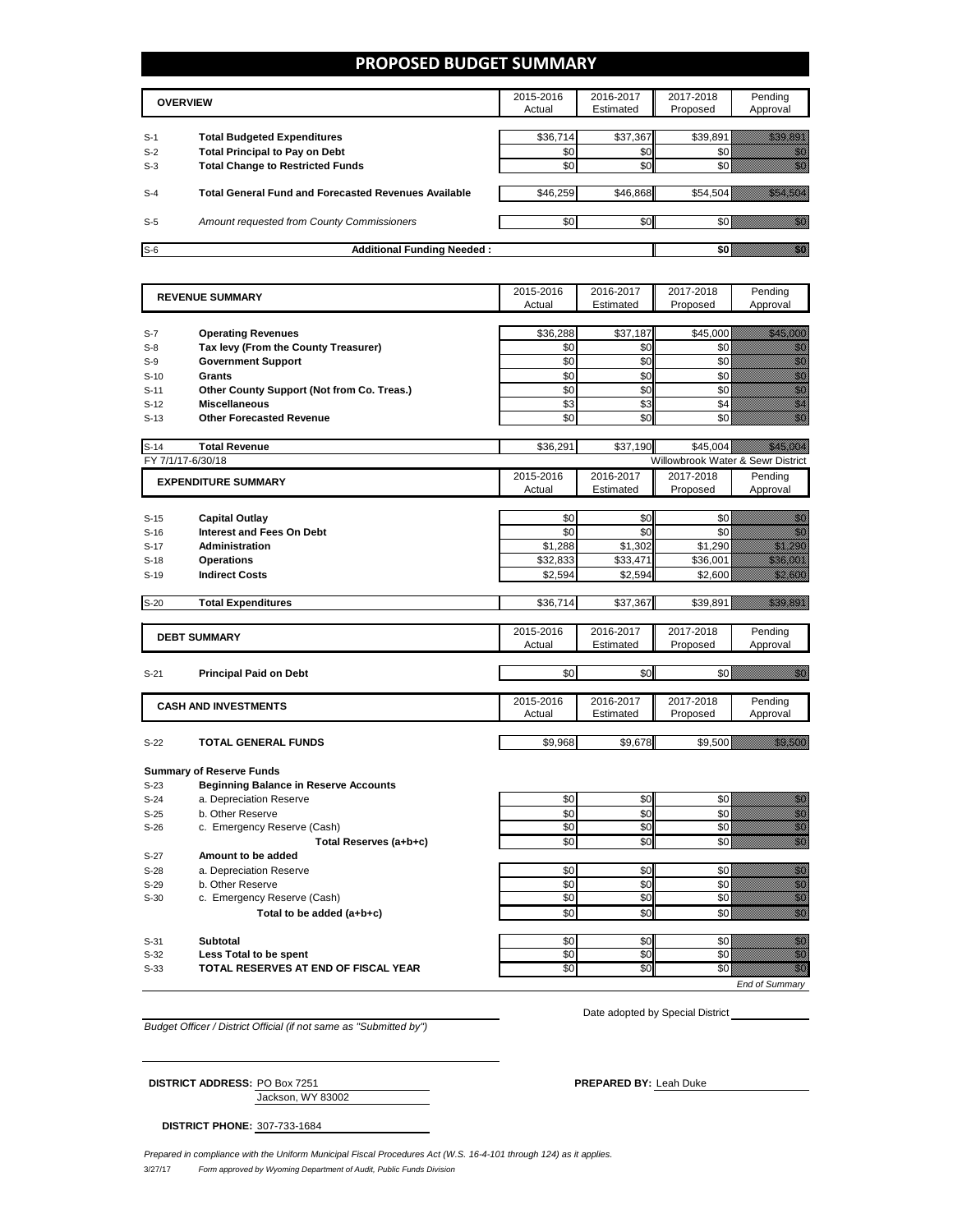# **Proposed Budget**

|           | Willowbrook Water & Sewr District              |                     |                        | <b>FYE</b>            | 6/30/2018                                                                                                                                                                                                                        |
|-----------|------------------------------------------------|---------------------|------------------------|-----------------------|----------------------------------------------------------------------------------------------------------------------------------------------------------------------------------------------------------------------------------|
|           | <b>NAME OF DISTRICT/BOARD</b>                  |                     |                        |                       |                                                                                                                                                                                                                                  |
|           | PROPERTY TAXES AND ASSESSMENTS                 |                     |                        |                       |                                                                                                                                                                                                                                  |
|           |                                                |                     |                        |                       |                                                                                                                                                                                                                                  |
|           |                                                | 2015-2016<br>Actual | 2016-2017<br>Estimated | 2017-2018<br>Proposed | Pending<br>Approval                                                                                                                                                                                                              |
| $R-1$     | <b>Property Taxes and Assessments Received</b> |                     |                        |                       |                                                                                                                                                                                                                                  |
| $R-1.1$   | Tax Levy (From the County Treasurer)           |                     |                        |                       |                                                                                                                                                                                                                                  |
| $R-1.2$   | <b>Other County Support</b>                    |                     |                        |                       |                                                                                                                                                                                                                                  |
|           | <b>FORECASTED REVENUE</b>                      |                     |                        |                       |                                                                                                                                                                                                                                  |
|           |                                                | 2015-2016           | 2016-2017              | 2017-2018             | Pending                                                                                                                                                                                                                          |
|           |                                                | Actual              | Estimated              | Proposed              | Approval                                                                                                                                                                                                                         |
| $R-2$     | <b>Revenues from Other Governments</b>         |                     |                        |                       |                                                                                                                                                                                                                                  |
| $R - 2.1$ | State Aid                                      |                     |                        |                       |                                                                                                                                                                                                                                  |
| $R-2.2$   | Additional County Aid (non-treasurer)          |                     |                        |                       |                                                                                                                                                                                                                                  |
| $R-2.3$   | City (or Town) Aid                             |                     |                        |                       |                                                                                                                                                                                                                                  |
| $R-2.4$   | Other (Specify)                                |                     |                        |                       |                                                                                                                                                                                                                                  |
| $R-2.5$   | <b>Total Government Support</b>                | \$0                 | \$0                    | \$0                   |                                                                                                                                                                                                                                  |
| $R-3$     | <b>Operating Revenues</b>                      |                     |                        |                       |                                                                                                                                                                                                                                  |
| $R - 3.1$ | <b>Customer Charges</b>                        | \$36,288            | \$37,187               | \$45,000              | <b>Harriotta School</b>                                                                                                                                                                                                          |
| $R - 3.2$ | Sales of Goods or Services                     |                     |                        |                       |                                                                                                                                                                                                                                  |
| $R - 3.3$ | <b>Other Assessments</b>                       |                     |                        |                       |                                                                                                                                                                                                                                  |
| $R - 3.4$ | <b>Total Operating Revenues</b>                | \$36,288            | \$37,187               | \$45,000              | <b>Hermann</b>                                                                                                                                                                                                                   |
| $R-4$     | Grants                                         |                     |                        |                       |                                                                                                                                                                                                                                  |
| $R - 4.1$ | <b>Direct Federal Grants</b>                   |                     |                        |                       |                                                                                                                                                                                                                                  |
| $R - 4.2$ | <b>Federal Grants thru State Agencies</b>      |                     |                        |                       |                                                                                                                                                                                                                                  |
| $R-4.3$   | <b>Grants from State Agencies</b>              |                     |                        |                       |                                                                                                                                                                                                                                  |
| $R - 4.4$ | <b>Total Grants</b>                            | \$0                 | \$0                    | \$0                   | an dhekara ta 1979.<br>Marejeo                                                                                                                                                                                                   |
| $R-5$     | <b>Miscellaneous Revenue</b>                   |                     |                        |                       |                                                                                                                                                                                                                                  |
| $R-5.1$   | Interest                                       |                     |                        |                       |                                                                                                                                                                                                                                  |
| $R-5.2$   | Other: Specify<br>interest                     | \$3                 | \$3                    | \$4                   | en de la familie de la familie de la familie de la familie de la familie de la familie de la familie de la fam<br>Constituit de la familie de la familie de la familie de la familie de la familie de la familie de la familie d |
| $R - 5.3$ | Other: Additional                              |                     |                        |                       |                                                                                                                                                                                                                                  |
| $R-5.4$   | <b>Total Miscellaneous</b>                     | \$3                 | \$3                    | \$4                   | en de la familie de la familie de la familie de la familie de la familie de la familie de la familie de la fam<br>Construction de la familie de la familie de la familie de la familie de la familie de la familie de la familie |
| $R - 5.5$ | <b>Total Forecasted Revenue</b>                | \$36,291            | \$37,190               | \$45,004              | <u> Mariji (</u>                                                                                                                                                                                                                 |
| $R-6$     | <b>Other Forecasted Revenue</b>                |                     |                        |                       |                                                                                                                                                                                                                                  |
| $R - 6.1$ | a. Other past due-as estimated by Co. Treas.   |                     |                        |                       |                                                                                                                                                                                                                                  |
| $R-6.2$   | b. Other forecasted revenue (specify):         |                     |                        |                       |                                                                                                                                                                                                                                  |
| $R-6.3$   |                                                |                     |                        |                       |                                                                                                                                                                                                                                  |
| $R-6.4$   |                                                |                     |                        |                       |                                                                                                                                                                                                                                  |
| $R-6.5$   |                                                |                     |                        |                       |                                                                                                                                                                                                                                  |
| $R-6.6$   | Total Other Forecasted Revenue (a+b)           | \$0                 | \$0                    | \$0                   | en de la familie de la familie de la familie de la familie de la familie de la familie de la familie de la fam<br>Constitution de la familie de la familie de la familie de la familie de la familie de la familie de la familie |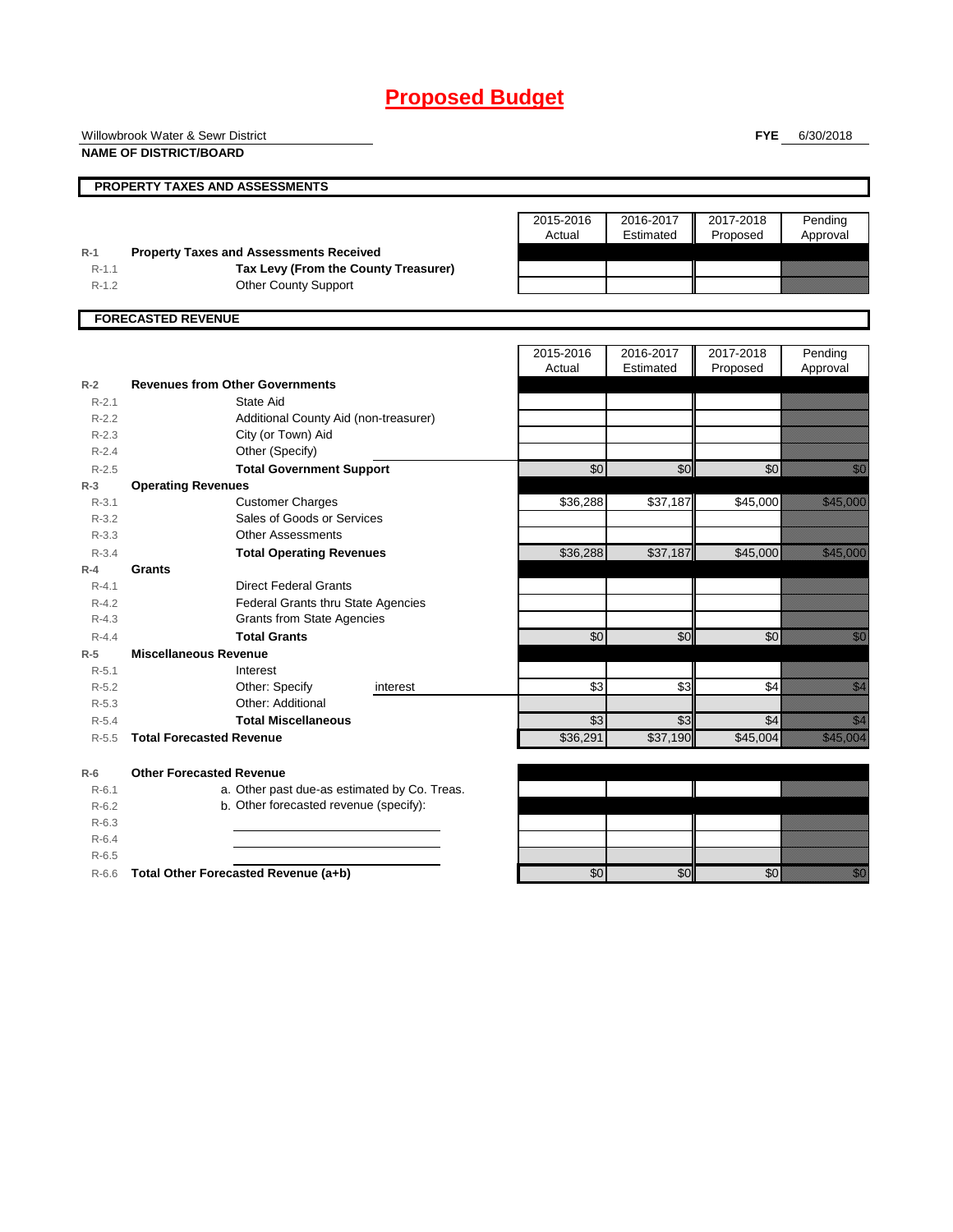## Willowbrook Water & Sewr District **NAME OF DISTRICT/BOARD**

## **CAPITAL OUTLAY BUDGET**

| E-1     | <b>Capital Outlay</b> |                         |
|---------|-----------------------|-------------------------|
| $F-11$  |                       | <b>Real Property</b>    |
| $F-12$  |                       | Vehicles                |
| $F-1.3$ |                       | <b>Office Equipment</b> |
| $F-14$  |                       | Other (Specify)         |
| $F-1.5$ |                       |                         |
| $F-16$  |                       |                         |
| $F-17$  |                       |                         |
| F-18    | TOTAL CAPITAL OUTLAY  |                         |

|           |                             |                      | 2015-2016 | 2016-2017 | 2017-2018 | Pending                                                                                                                                                                                                                         |
|-----------|-----------------------------|----------------------|-----------|-----------|-----------|---------------------------------------------------------------------------------------------------------------------------------------------------------------------------------------------------------------------------------|
|           |                             |                      | Actual    | Estimated | Proposed  | Approval                                                                                                                                                                                                                        |
|           | <b>Capital Outlay</b>       |                      |           |           |           |                                                                                                                                                                                                                                 |
| $E - 1.1$ |                             | <b>Real Property</b> |           |           |           |                                                                                                                                                                                                                                 |
| $E-1.2$   |                             | Vehicles             |           |           |           |                                                                                                                                                                                                                                 |
| $E-1.3$   |                             | Office Equipment     |           |           |           |                                                                                                                                                                                                                                 |
| $E - 1.4$ |                             | Other (Specify)      |           |           |           |                                                                                                                                                                                                                                 |
| $E-1.5$   |                             |                      |           |           |           |                                                                                                                                                                                                                                 |
| $E-1.6$   |                             |                      |           |           |           |                                                                                                                                                                                                                                 |
| $E - 1.7$ |                             |                      |           |           |           |                                                                                                                                                                                                                                 |
| $E-1.8$   | <b>TOTAL CAPITAL OUTLAY</b> |                      | \$0       | \$0       | \$0       | en en de la familie de la familie de la familie de la familie de la familie de la familie de la familie de la<br>Constitution de la familie de la familie de la familie de la familie de la familie de la familie de la familie |

## **ADMINISTRATION BUDGET**

| $E-2$     | <b>Personnel Services</b>            |                                 |
|-----------|--------------------------------------|---------------------------------|
| $E - 2.1$ |                                      | Administrator                   |
| $E - 2.2$ |                                      | Secretary                       |
| $E - 2.3$ |                                      | Clerical                        |
| $E - 2.4$ |                                      | Other (Specify)                 |
| $E - 2.5$ |                                      |                                 |
| $E - 2.6$ |                                      |                                 |
| $E - 2.7$ |                                      |                                 |
| E-3       | <b>Board Expenses</b>                |                                 |
| $E - 3.1$ |                                      | Travel                          |
| $E - 3.2$ |                                      | Mileage                         |
| $E - 3.3$ |                                      | Other (Specify)                 |
| $E - 3.4$ |                                      |                                 |
| $E - 3.5$ |                                      |                                 |
| $E - 3.6$ |                                      |                                 |
| F-4       | <b>Contractual Services</b>          |                                 |
| $E - 4.1$ |                                      | Legal                           |
| $E-4.2$   |                                      | Accounting/Auditing             |
| $E - 4.3$ |                                      | Other (Specify)                 |
| $E-4.4$   |                                      |                                 |
| $E - 4.5$ |                                      |                                 |
| $E - 4.6$ |                                      |                                 |
| $E-5$     | <b>Other Administrative Expenses</b> |                                 |
| $E - 5.1$ |                                      | <b>Office Supplies</b>          |
| $E - 5.2$ |                                      | Office equipment, rent & repair |
| $E - 5.3$ |                                      | Education                       |
| $E - 5.4$ |                                      | Registrations                   |
| $E - 5.5$ |                                      | Other (Specify)                 |
| $E - 5.6$ |                                      | Advertising                     |
| $E - 5.7$ |                                      |                                 |
| $E - 5.8$ |                                      |                                 |
| E-6       | <b>TOTAL ADMINISTRATION</b>          |                                 |

|                         |                                      | 2015-2016 | 2016-2017 | 2017-2018 | Pending               |
|-------------------------|--------------------------------------|-----------|-----------|-----------|-----------------------|
|                         |                                      | Actual    | Estimated | Proposed  | Approval              |
| $\overline{\mathbf{r}}$ | <b>Personnel Services</b>            |           |           |           |                       |
| $E - 2.1$               | Administrator                        |           |           |           |                       |
| $E - 2.2$               | Secretary                            |           |           |           |                       |
| $E - 2.3$               | Clerical                             |           |           |           |                       |
| $E - 2.4$               | Other (Specify)                      |           |           |           |                       |
| $E - 2.5$               |                                      |           |           |           |                       |
| $E - 2.6$               |                                      |           |           |           |                       |
| $E - 2.7$               |                                      |           |           |           |                       |
| š                       | <b>Board Expenses</b>                |           |           |           |                       |
| $E - 3.1$               | Travel                               |           |           |           |                       |
| $E - 3.2$               | Mileage                              |           |           |           |                       |
| $E - 3.3$               | Other (Specify)                      |           |           |           |                       |
| $E - 3.4$               |                                      |           |           |           |                       |
| $E - 3.5$               |                                      |           |           |           |                       |
| $E - 3.6$               |                                      |           |           |           |                       |
| ı.                      | <b>Contractual Services</b>          |           |           |           |                       |
| $E - 4.1$               | Legal                                |           |           |           |                       |
| $E - 4.2$               | Accounting/Auditing                  | \$1,260   | \$1,260   | \$1,260   | <u> Karl Barat da</u> |
| $E - 4.3$               | Other (Specify)                      |           |           |           |                       |
| $E - 4.4$               |                                      |           |           |           |                       |
| $E - 4.5$               |                                      |           |           |           |                       |
| $E - 4.6$               |                                      |           |           |           |                       |
| 5                       | <b>Other Administrative Expenses</b> |           |           |           |                       |
| $E - 5.1$               | Office Supplies                      |           |           |           |                       |
| $E - 5.2$               | Office equipment, rent & repair      |           |           |           |                       |
| $E - 5.3$               | Education                            |           |           |           |                       |
| $E - 5.4$               | Registrations                        |           |           |           |                       |
| $E - 5.5$               | Other (Specify)                      |           |           |           |                       |
| $E - 5.6$               | Advertising                          | \$28      | \$42      | \$30      | <u>i serialdi</u>     |
| $E - 5.7$               |                                      |           |           |           |                       |
| $E - 5.8$               |                                      |           |           |           |                       |
| ì                       | <b>TOTAL ADMINISTRATION</b>          | \$1,288   | \$1,302   | \$1,290   | <u> Karlin Sara</u>   |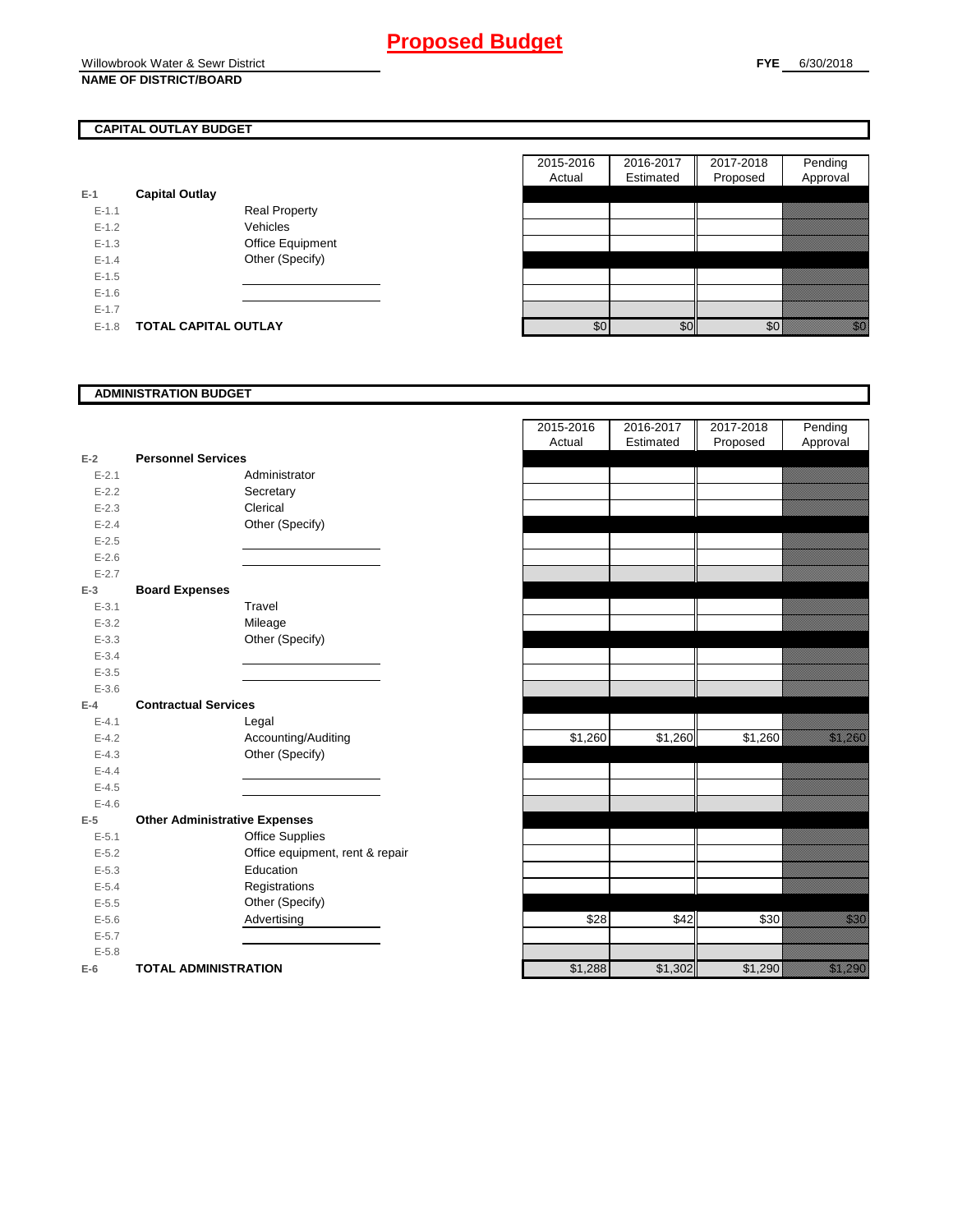## **Proposed Budget**

Willowbrook Water & Sewr District

## **FYE** 6/30/2018

## **OPERATIONS BUDGET**

|                      |                                        | Actual   | Estimated | Proposed | Approval                                                                                                                                                                                                                      |
|----------------------|----------------------------------------|----------|-----------|----------|-------------------------------------------------------------------------------------------------------------------------------------------------------------------------------------------------------------------------------|
| $E-7$                | <b>Personnel Services</b>              |          |           |          |                                                                                                                                                                                                                               |
| $E - 7.1$            | Wages--Operations                      |          |           |          |                                                                                                                                                                                                                               |
| $E - 7.2$            | Service Contracts                      |          |           |          |                                                                                                                                                                                                                               |
| $E - 7.3$            | Other (Specify)                        |          |           |          |                                                                                                                                                                                                                               |
| $E - 7.4$            |                                        |          |           |          |                                                                                                                                                                                                                               |
| $E - 7.5$            |                                        |          |           |          |                                                                                                                                                                                                                               |
| $E - 7.6$            |                                        |          |           |          |                                                                                                                                                                                                                               |
| $E-8$                | <b>Travel</b>                          |          |           |          |                                                                                                                                                                                                                               |
| $E - 8.1$            | Mileage                                |          |           |          |                                                                                                                                                                                                                               |
| $E - 8.2$            | Other (Specify)                        |          |           |          |                                                                                                                                                                                                                               |
| $E - 8.3$            |                                        |          |           |          |                                                                                                                                                                                                                               |
| $E - 8.4$            |                                        |          |           |          |                                                                                                                                                                                                                               |
| $E - 8.5$            |                                        |          |           |          |                                                                                                                                                                                                                               |
| $E-9$                | <b>Operating supplies (List)</b>       |          |           |          |                                                                                                                                                                                                                               |
| $E - 9.1$            | Lower Velley Energy - Ele              | \$331    | \$316     | \$400    | <u>tionalisest</u>                                                                                                                                                                                                            |
| $E-9.2$              | Repairs & Maintenance                  | \$246    | \$0       | \$1,451  | <u>i karatifan yang berlapas dalam bagi dalam bagi dalam bagi dalam bagi dalam bagi dalam bagi dalam bagi dalam </u>                                                                                                          |
| $E-9.3$              |                                        |          |           |          |                                                                                                                                                                                                                               |
| $E - 9.4$            |                                        |          |           |          |                                                                                                                                                                                                                               |
| $E-9.5$              |                                        |          |           |          |                                                                                                                                                                                                                               |
| $E-10$               | <b>Program Services (List)</b>         |          |           |          |                                                                                                                                                                                                                               |
| $E-10.1$             | AWSD-payment to joint fa               | \$32,256 | \$33,155  | \$34,150 | e all'internazionale della construccia della construccia della construccia della construccia della construccia<br>Construccia della construccia della construccia della construccia della construccia della construccia della |
| $E-10.2$             |                                        |          |           |          |                                                                                                                                                                                                                               |
| $E-10.3$             |                                        |          |           |          |                                                                                                                                                                                                                               |
| $E-10.4$             |                                        |          |           |          |                                                                                                                                                                                                                               |
| $E-10.5$             |                                        |          |           |          |                                                                                                                                                                                                                               |
| $E-11$               | <b>Contractual Arrangements (List)</b> |          |           |          |                                                                                                                                                                                                                               |
| $E-11.1$             |                                        |          |           |          |                                                                                                                                                                                                                               |
| $E-11.2$             |                                        |          |           |          |                                                                                                                                                                                                                               |
| $E-11.3$             |                                        |          |           |          |                                                                                                                                                                                                                               |
| $E-11.4$             |                                        |          |           |          |                                                                                                                                                                                                                               |
| $E-11.5$             |                                        |          |           |          |                                                                                                                                                                                                                               |
| $E-12$               | <b>Other operations (Specify)</b>      |          |           |          |                                                                                                                                                                                                                               |
| $E-12.1$             |                                        |          |           |          |                                                                                                                                                                                                                               |
| $E-12.2$             |                                        |          |           |          |                                                                                                                                                                                                                               |
| $E-12.3$<br>$E-12.4$ |                                        |          |           |          |                                                                                                                                                                                                                               |
| $E-12.5$             |                                        |          |           |          |                                                                                                                                                                                                                               |
| $E-13$               | <b>TOTAL OPERATIONS</b>                | \$32,833 | \$33,471  | \$36,001 | a a an an t-                                                                                                                                                                                                                  |
|                      |                                        |          |           |          |                                                                                                                                                                                                                               |

|                |                                        | 2015-2016 | 2016-2017 | 2017-2018 | Pending                                                                                                                                                                                                                          |
|----------------|----------------------------------------|-----------|-----------|-----------|----------------------------------------------------------------------------------------------------------------------------------------------------------------------------------------------------------------------------------|
|                |                                        | Actual    | Estimated | Proposed  | Approval                                                                                                                                                                                                                         |
| $\overline{7}$ | <b>Personnel Services</b>              |           |           |           |                                                                                                                                                                                                                                  |
| $E - 7.1$      | Wages--Operations                      |           |           |           |                                                                                                                                                                                                                                  |
| $E - 7.2$      | Service Contracts                      |           |           |           |                                                                                                                                                                                                                                  |
| $E - 7.3$      | Other (Specify)                        |           |           |           |                                                                                                                                                                                                                                  |
| $E - 7.4$      |                                        |           |           |           |                                                                                                                                                                                                                                  |
| $E - 7.5$      |                                        |           |           |           |                                                                                                                                                                                                                                  |
| $E - 7.6$      |                                        |           |           |           |                                                                                                                                                                                                                                  |
| 8              | <b>Travel</b>                          |           |           |           |                                                                                                                                                                                                                                  |
| $E - 8.1$      | Mileage                                |           |           |           |                                                                                                                                                                                                                                  |
| $E - 8.2$      | Other (Specify)                        |           |           |           |                                                                                                                                                                                                                                  |
| $E - 8.3$      |                                        |           |           |           |                                                                                                                                                                                                                                  |
| $E - 8.4$      |                                        |           |           |           |                                                                                                                                                                                                                                  |
| $E - 8.5$      |                                        |           |           |           |                                                                                                                                                                                                                                  |
| 9              | <b>Operating supplies (List)</b>       |           |           |           |                                                                                                                                                                                                                                  |
| $E - 9.1$      | Lower Velley Energy - Ele              | \$331     | \$316     | \$400     | <u>tik ka</u>                                                                                                                                                                                                                    |
| $E-9.2$        | Repairs & Maintenance                  | \$246     | \$0       | \$1,451   | a katika katika katika katika katika katika katika katika katika katika katika katika katika katika katika kat<br>Katika katika katika katika katika katika katika katika katika katika katika katika katika katika katika katik |
| $E-9.3$        |                                        |           |           |           |                                                                                                                                                                                                                                  |
| $E - 9.4$      |                                        |           |           |           |                                                                                                                                                                                                                                  |
| $E - 9.5$      |                                        |           |           |           |                                                                                                                                                                                                                                  |
| 10             | <b>Program Services (List)</b>         |           |           |           |                                                                                                                                                                                                                                  |
| $E-10.1$       | AWSD-payment to joint fa               | \$32,256  | \$33,155  | \$34,150  | <u> Karlin Maria Sant</u>                                                                                                                                                                                                        |
| $E-10.2$       |                                        |           |           |           |                                                                                                                                                                                                                                  |
| $E-10.3$       |                                        |           |           |           |                                                                                                                                                                                                                                  |
| $E-10.4$       |                                        |           |           |           |                                                                                                                                                                                                                                  |
| $E-10.5$       |                                        |           |           |           |                                                                                                                                                                                                                                  |
| $-11$          | <b>Contractual Arrangements (List)</b> |           |           |           |                                                                                                                                                                                                                                  |
| $E - 11.1$     |                                        |           |           |           |                                                                                                                                                                                                                                  |
| $E-11.2$       |                                        |           |           |           |                                                                                                                                                                                                                                  |
| $E-11.3$       |                                        |           |           |           |                                                                                                                                                                                                                                  |
| $E-11.4$       |                                        |           |           |           |                                                                                                                                                                                                                                  |
| $E-11.5$       |                                        |           |           |           |                                                                                                                                                                                                                                  |
| 12             | <b>Other operations (Specify)</b>      |           |           |           |                                                                                                                                                                                                                                  |
| $E-12.1$       |                                        |           |           |           |                                                                                                                                                                                                                                  |
| $E-12.2$       |                                        |           |           |           |                                                                                                                                                                                                                                  |
| $E-12.3$       |                                        |           |           |           |                                                                                                                                                                                                                                  |
| $E-12.4$       |                                        |           |           |           |                                                                                                                                                                                                                                  |
| $E-12.5$       |                                        |           |           |           |                                                                                                                                                                                                                                  |
| $12 -$         | TOTAL OPERATIONS                       | 63383     | \$33.171  | \$36,001  | <u>, Galeria (h. 197</u>                                                                                                                                                                                                         |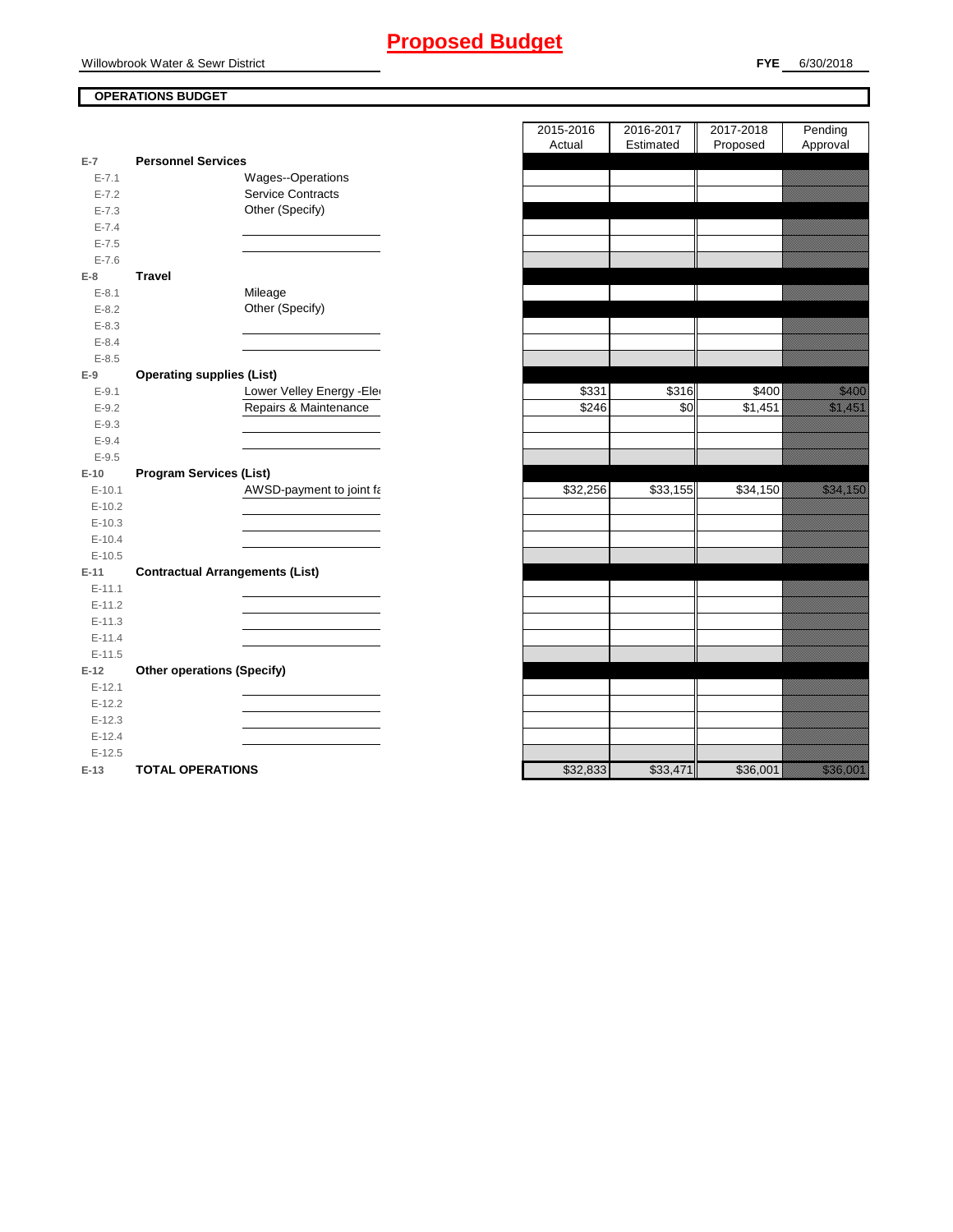## **Proposed Budget**

## **INDIRECT COSTS BUDGET**

| $E-14$     | <b>Insurance</b>              |
|------------|-------------------------------|
| $F-141$    | Liability                     |
| $F-142$    | <b>Buildings and vehicles</b> |
| $E-14.3$   | Equipment                     |
| $F-144$    | Other (Specify)               |
| $E-14.5$   |                               |
| $E - 14.6$ |                               |
| $F-147$    |                               |
| E-15       | Indirect payroll costs:       |
| $F-151$    | FICA (Social Security) taxes  |
| $F-152$    | <b>Workers Compensation</b>   |
| $E-15.3$   | <b>Unemployment Taxes</b>     |
| $F-154$    | Retirement                    |
| $E-15.5$   | Health Insurance              |
| $E - 15.6$ | Other (Specify)               |
| $F-157$    |                               |
| $E-15.8$   |                               |
| $E-15.9$   |                               |
| $E-16$     | <b>Depreciation Expenses</b>  |
| $E-17$     | <b>TOTAL INDIRECT COSTS</b>   |

|          |                              | 2015-2016 | 2016-2017 | 2017-2018 | Pending              |
|----------|------------------------------|-----------|-----------|-----------|----------------------|
|          |                              | Actual    | Estimated | Proposed  | Approval             |
| $E-14$   | <b>Insurance</b>             |           |           |           |                      |
| $E-14.1$ | Liability                    | \$2,594   | \$2,594   | \$2,600   | <u>tionalist val</u> |
| $E-14.2$ | Buildings and vehicles       |           |           |           |                      |
| $E-14.3$ | Equipment                    |           |           |           |                      |
| $E-14.4$ | Other (Specify)              |           |           |           |                      |
| $E-14.5$ |                              |           |           |           |                      |
| $E-14.6$ |                              |           |           |           |                      |
| $E-14.7$ |                              |           |           |           |                      |
| $E-15$   | Indirect payroll costs:      |           |           |           |                      |
| $E-15.1$ | FICA (Social Security) taxes |           |           |           |                      |
| $E-15.2$ | <b>Workers Compensation</b>  |           |           |           |                      |
| $E-15.3$ | <b>Unemployment Taxes</b>    |           |           |           |                      |
| $E-15.4$ | Retirement                   |           |           |           |                      |
| $E-15.5$ | Health Insurance             |           |           |           |                      |
| $E-15.6$ | Other (Specify)              |           |           |           |                      |
| $E-15.7$ |                              |           |           |           |                      |
| $E-15.8$ |                              |           |           |           |                      |
| $E-15.9$ |                              |           |           |           |                      |
| E-16     | <b>Depreciation Expenses</b> |           |           |           |                      |
| E-17     | <b>TOTAL INDIRECT COSTS</b>  | \$2,594   | \$2,594   | \$2,600   | <u>i ka</u>          |
|          |                              |           |           |           |                      |

## **DEBT SERVICE BUDGET**

|         |                           | 2015-2016 | 2016-2017 | 2017-2018 | Pending      |
|---------|---------------------------|-----------|-----------|-----------|--------------|
|         |                           | Actual    | Estimated | Proposed  | Approval     |
| $D-1$   | <b>Debt Service</b>       |           |           |           |              |
| $D-1.1$ | Principal                 |           |           |           |              |
| $D-1.2$ | Interest                  |           |           |           |              |
| $D-1.3$ | Fees                      |           |           |           |              |
| $D-2$   | <b>TOTAL DEBT SERVICE</b> | \$0       | \$0       | \$0       | elle de la f |